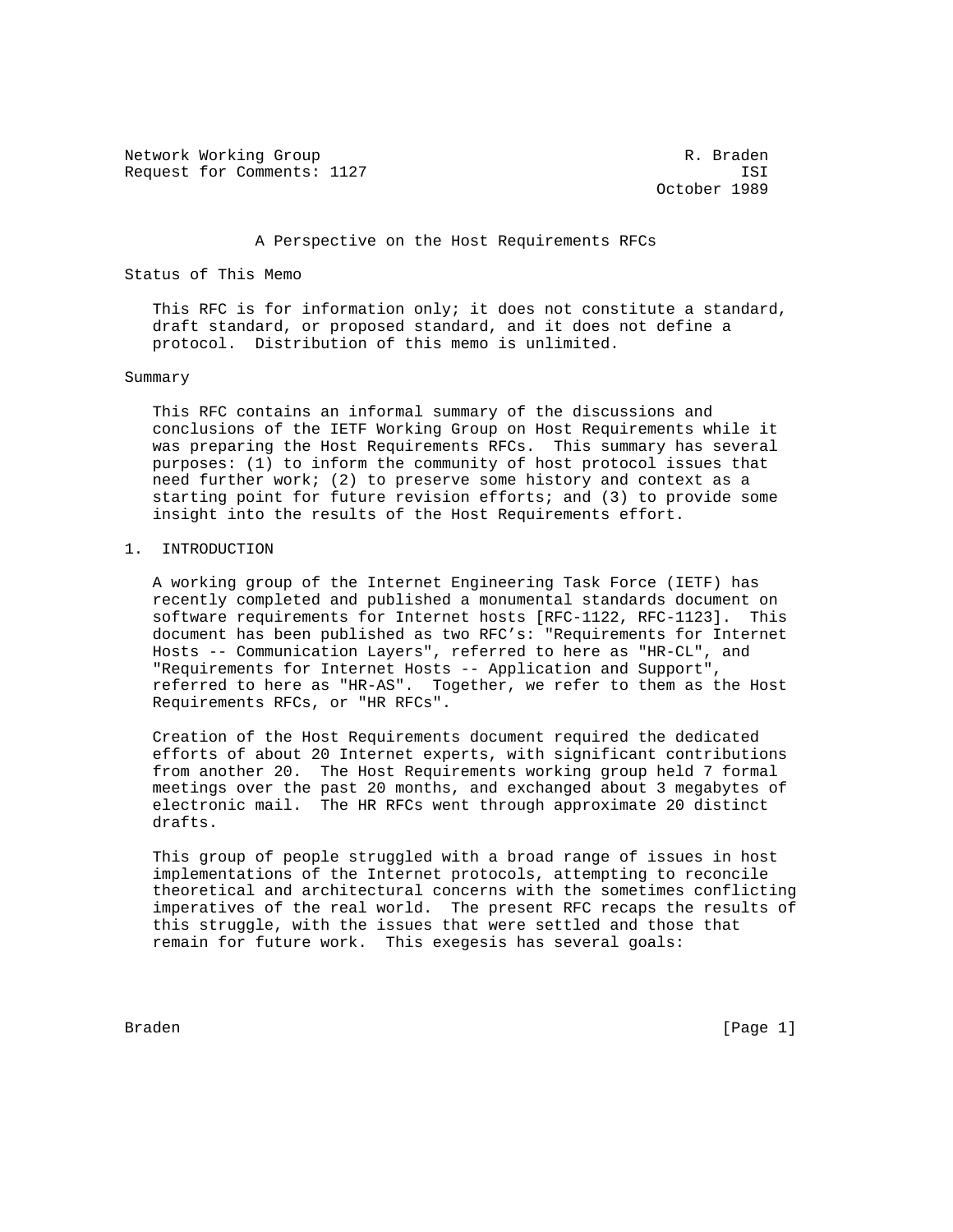- (1) to give the Internet technical community some insight into the results of the host requirements effort;
- (2) to inform the community of areas that need further work; and
- (3) to preserve some history and context of the effort as a starting point for a future revision.
- 1.1 GOALS OF THE HOST REQUIREMENTS RFCs

 The basic purpose of the Host Requirements RFCs is to define the requirements for Internet host software. However, the document goes far beyond a simple prescription of requirements, to include:

- (a) a bibliography of the documents essential to an implementor;
- (b) corrections and updates to the original standards RFC's;
- (c) material to fill gaps in the previous specifications;
- (d) limitations on implementation choices, where appropriate;
- (e) clarification of important issues and the intent of the protocols; and
- (f) documentation of known solutions to recurring problems as well as implementation hints.

 Broadly speaking, the Host Requirements working group started from the following goals for Internet host software:

- (1) Interoperability
- (2) Extensibility
- (3) Functionality
- (4) Efficiency
- (5) Architectural Purity

 Of these, interoperability was clearly preeminent, while architectural purity had the lowest priority. It is more difficult to assign relative importance to extensibility, functionality, and efficiency, as it varied from one topic to another.

 At a more technical level, the working group pursued a set of general goals that included the following:

Braden [Page 2]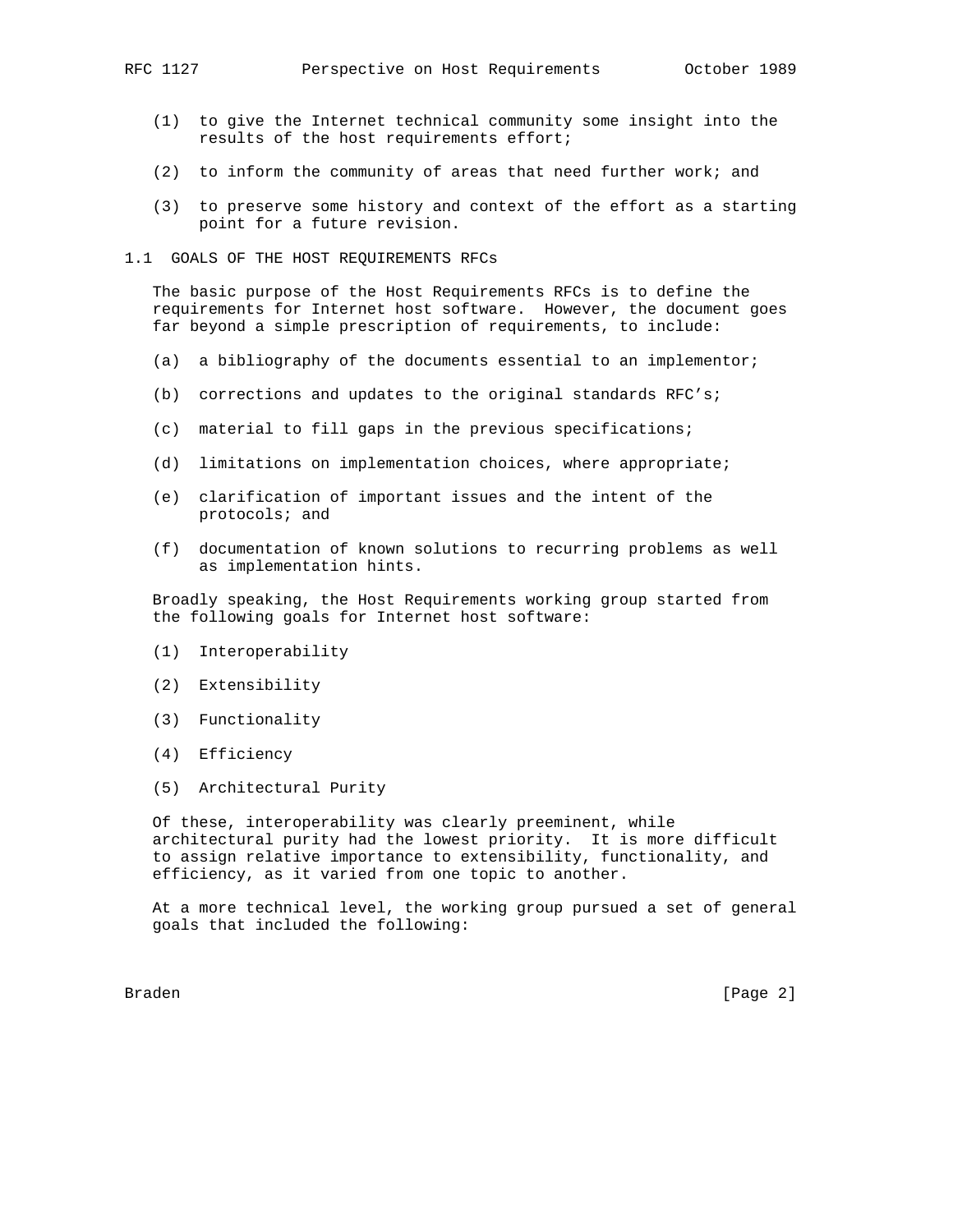- Discourage hosts from unexpectedly acting as gateways.
- \* Discourage the use of bad IP addresses.
- \* Eliminate broadcast storms.
- \* Discourage gratuitous Address Mask Reply messages.
- \* Facilitate the use IP Type-of-Service for routing and queueing.
- \* Encourage implementations of IP multicasting.
- \* Encourage TCP connection robustness.
- \* Encourage (mandate!) implementation of known TCP performance enhancements.
- Encourage user interfaces that support the full capabilities of the protocols.
- \* Encourage more complete implementations of FTP.
- \* Encourage robust mail delivery
- \* Discourage the source-routing of mail in the Internet.
- \* Encourage error logging.

 In addition to these general technical goals, the working group decided to discourage the use of certain protocol features: e.g., the IP Stream Id option, ICMP Information Request and Reply messages, the RFC-795 TOS mappings, WKS records in the Domain Name System, and FTP Page structure.

 The HR RFC tries to deal only with the software implementation, not with the way in which that software is configured and applied. There are a number of requirements on Internet hosts that were omitted from the HR RFC as administrative or configuration issues.

 The HR RFCs contain many, many detailed requirements and clarifications that are straightforward and (almost) non controversial.

 Indeed, many of these are simply restatements or reinforcement of requirements that are already explicit or implicit in the original standards RFC's. Some more cynical members of the working group refer to these as "Read The Manual" provisions. However, they were included in the HR RFCs because at least one implementation has

Braden [Page 3]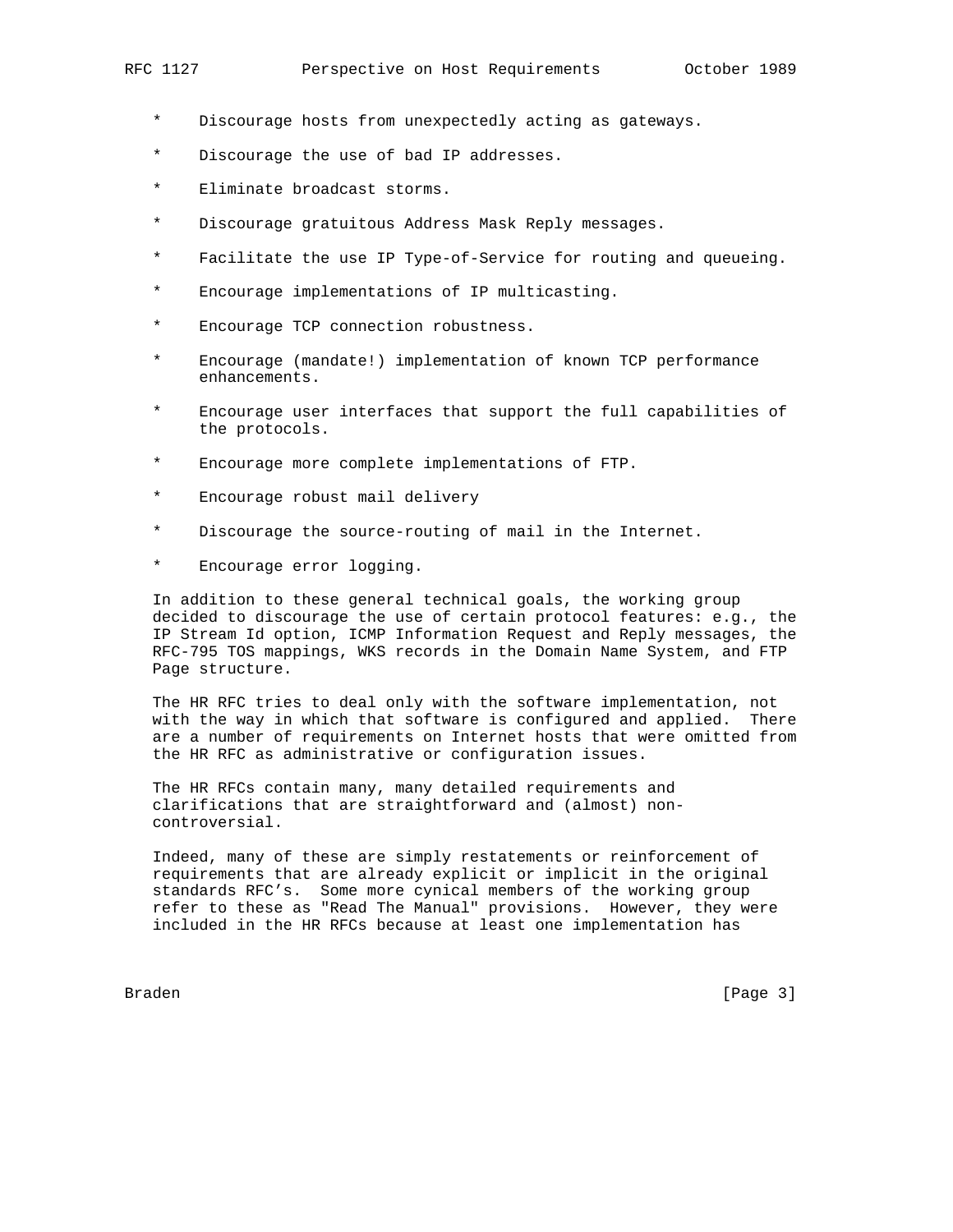failed to abide by these requirements. In addition, many provisions of the HR RFCs are simply applications of Jon Postel's Robustness Principle [1.2.2 in either RFC].

 However, not all issues were so easy; the working group struggled with a number of deep and controversial technical issues. Where the result was a reasonable consensus, then definite, firm recommendations and requirements resulted. We list these settled issues in Section 2. Section 2 also lists a number of areas where the HR RFCs fill gaping holes in the current specifications by giving extended discussions of particular issues.

 However, in some other cases the working group was unable to reach a crisp decision or even a reasonable consensus; we list these open issues in Section 3. Future discussion is needed to ascertain which of these issues really do have "right answers", and which can reasonably be left as implementation choices. Section 4 contains some other areas that the working group did not tackle but which need further work outside the context of the HR RFCs (although the outcome may be reflected in a future revision). Finally, Appendix I lists specific issues for consideration by a future HR RFC revision effort, while Appendix II lists the issues that are relevant to a revision of the Gateway Requirements RFC.

It should be noted that this categorization of issues is imperfect; a few issues appear (legitimately) in more than one category.

 For brevity, we do not attempt to define all the terminology or explain all the concepts mentioned here. For those cases where further clarification is needed, we include (in square brackets) references to the corresponding sections of the HR RFCs.

2. SETTLED ISSUES

 Here are the areas in which the Host Requirements working group was able to reach a consensus and take a definite stand.

ARP Cache Management [CL 2.3.2.1]

Require a mechanism to flush out-of-date ARP cache entries.

Queueing packets in ARP [CL 2.3.2.2]

Recommend that ARP queue unresolved packet(s) in the link layer.

Ethernet/802.3 Interoperability [CL 2.3.3]

Impose interoperability requirements for Ethernet and IEEE 802.3

Braden [Page 4]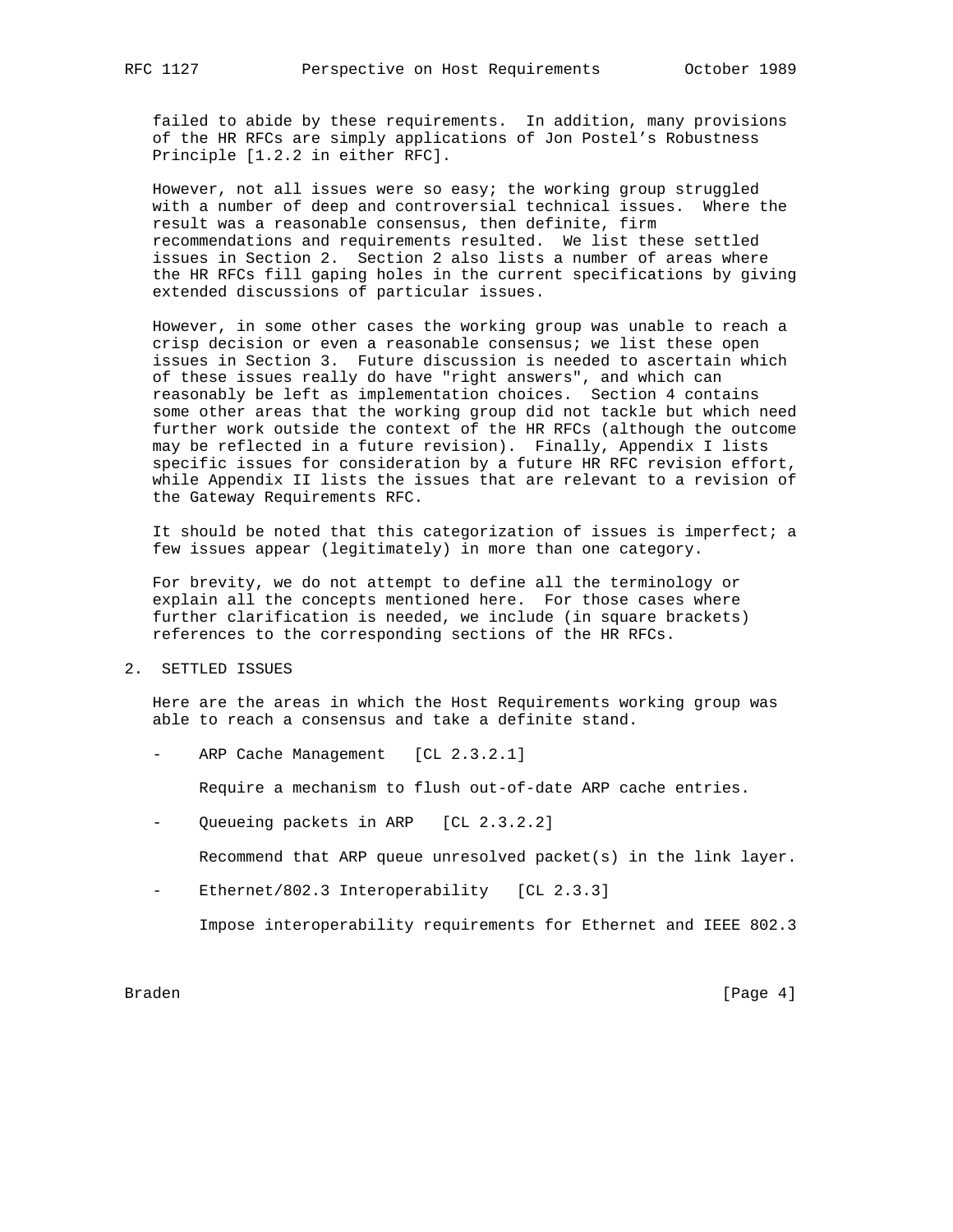encapsulation.

Broadcast Storms [CL 2.4, 3.2.2]

Require many provisions to prevent broadcast storms.

 In particular, require that the link-layer driver pass a flag to the IP layer to indicate if a packet was received via a link layer broadcast, and require that this flag be used by the IP layer.

- Bad IP addresses

 Include numerous provisions to discourage the use of bad IP addresses.

Address Mask Replies [CL 3.2.2.9]

Discourage gratuitous ICMP Address Mask Reply messages.

Type-of-Service

 Include various requirements on IP, transport, and application layers to make Type-of-Service (TOS) useful.

 $Time-to-Live$  [CL  $3.2.1.7$ ]

Require that Time-to-Live (TTL) be configurable.

- Source Routing [CL 3.2.1.8(e)]

 Require that host be able to act as originator or final destination of a source route.

IP Multicasting [CL 3.3.7]

Encourage implementation of local IP multicasting.

Reassembly Timeout [CL 3.3.2]

Require a fixed reassembly timeout.

Choosing a Source Address [CL 3.3.4.3, 3.4, 4.1.3.5, 4.2.3.7]

 Require that an application on a multihomed host be able to either specify which local IP address to use for a new TCP connection or UDP request, or else leave the local address "wild" and let the IP layer pick one.

Braden [Page 5]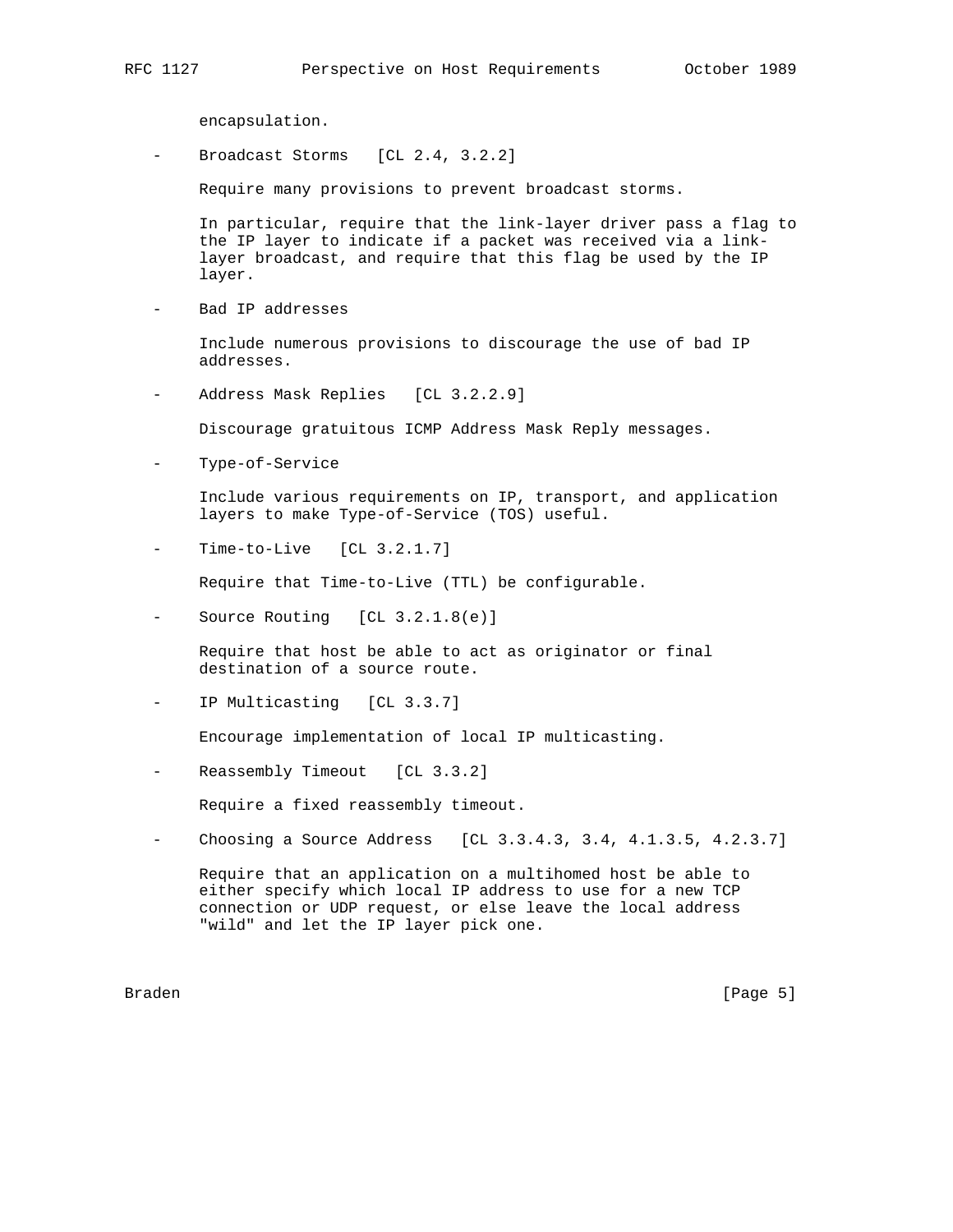- TCP Performance [CL 4.2.12.15, 4.2.3.1-4] Require TCP performance improvements.
- TCP Connection Robustness [CL 4.2.3.5, 4.2.3.9] Encourage robustness of TCP connections.
- TCP Window Shrinking [CL 4.2.2.16]

Discourage the shrinking of TCP windows from the right.

Dotted-Decimal Host Numbers [AS 2.1]

 Recommend that applications be able to accept dotted-decimal host numbers in place of host names.

Telnet End-of-Line [AS 3.3.1]

Include compatibility requirements for Telnet end-of-line.

Minimal FTP [AS 4.1.2.13]

Enlarge the minimum FTP implementation.

Robust Mail Delivery [AS 5.3.2, 5.3.4, 6.1.3.4]

 Recommend the use of long timeouts and of alternative addresses for multihomed hosts, to obtain robust mail delivery.

- Source-Routing of Mail [AS 5.2.6, 5.2.16, 5.2.19]

 Discourage the use of source routes for delivering mail. (This was one of the few cases where the working group opted for the architecturally pure resolution of an issue.)

Fully-Qualified Domain Names [AS 5.2.18]

 Require the use of fully-qualified domain names in RFC-822 addresses.

Domain Name System Required [AS 6.1.1]

Require that hosts implement the Domain Name System (DNS).

WKS Records Detracted [AS 2.2, 5.2.12, 6.1.3.6]

Recommend against using WKS records from DNS.

Braden [Page 6]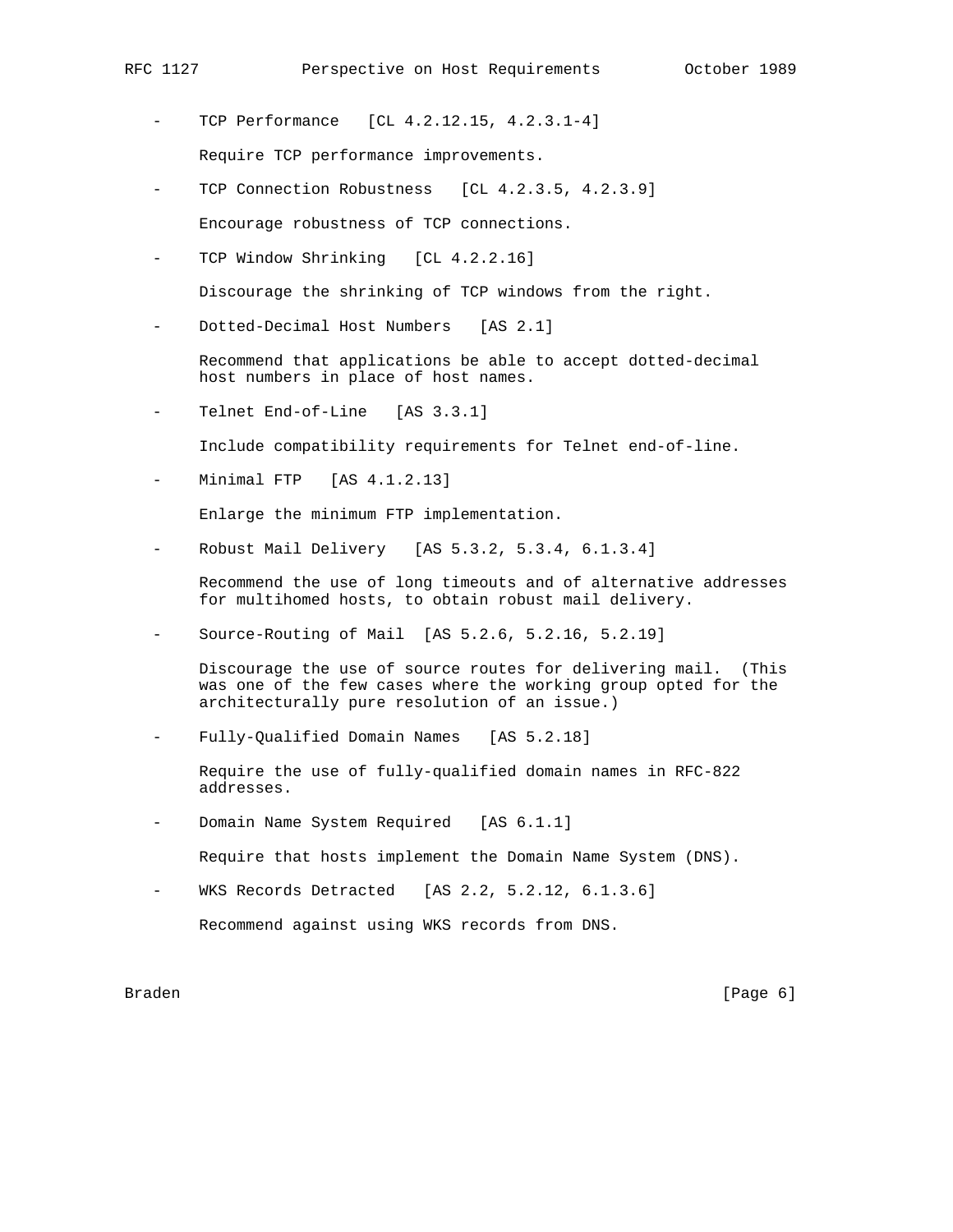UDP Preferred for DNS Queries [AS 6.1.2.4, 6.1.3.2]

Require that UDP be preferred over TCP for DNS queries.

- DNS Negative Caching [AS 6.1.3.3]

 Recommend that DNS name servers and resolvers cache negative responses and temporary failures.

 Finally, here is a list of areas in which the HR RFCs provide extended discussion of issues that have been inadequately documented in the past.

- ARP cache handling [CL 2.3.2.1]
- Trailer encapsulation [CL 2.3.1]
- Dead gateway detection algorithms [CL 3.3.1.4]
- IP multihoming models [CL 3.3.4]

 (Note that this topic is also one of the significant contentious issues; see the next section.)

- Maximum transmission unit (MTU and transport-layer maximum segment size (MSS) issues [CL 3.3.2, 3.3.3, 3.4, 4.1.4, 4.2.2.6]
- TCP silly-window syndrome (SWS) avoidance algorithms [CL 4.2.3.3, 4.2.3.4]
- Telnet end-of-line issues [AS 3.3.1]
- Telnet interrupt/SYNCH usage [AS 3.2.4]
- FTP restart facility [AS 4.1.3.4]
- DNS efficiency issues [AS 6.1.3.3]
- DNS user interface: aliases and search lists [AS 6.1.4.3]

 There are some other areas where the working group tried to produce a more extended discussion but was not totally successful; one example is error logging (see Appendix I below).

Braden **Example 19** (Page 7)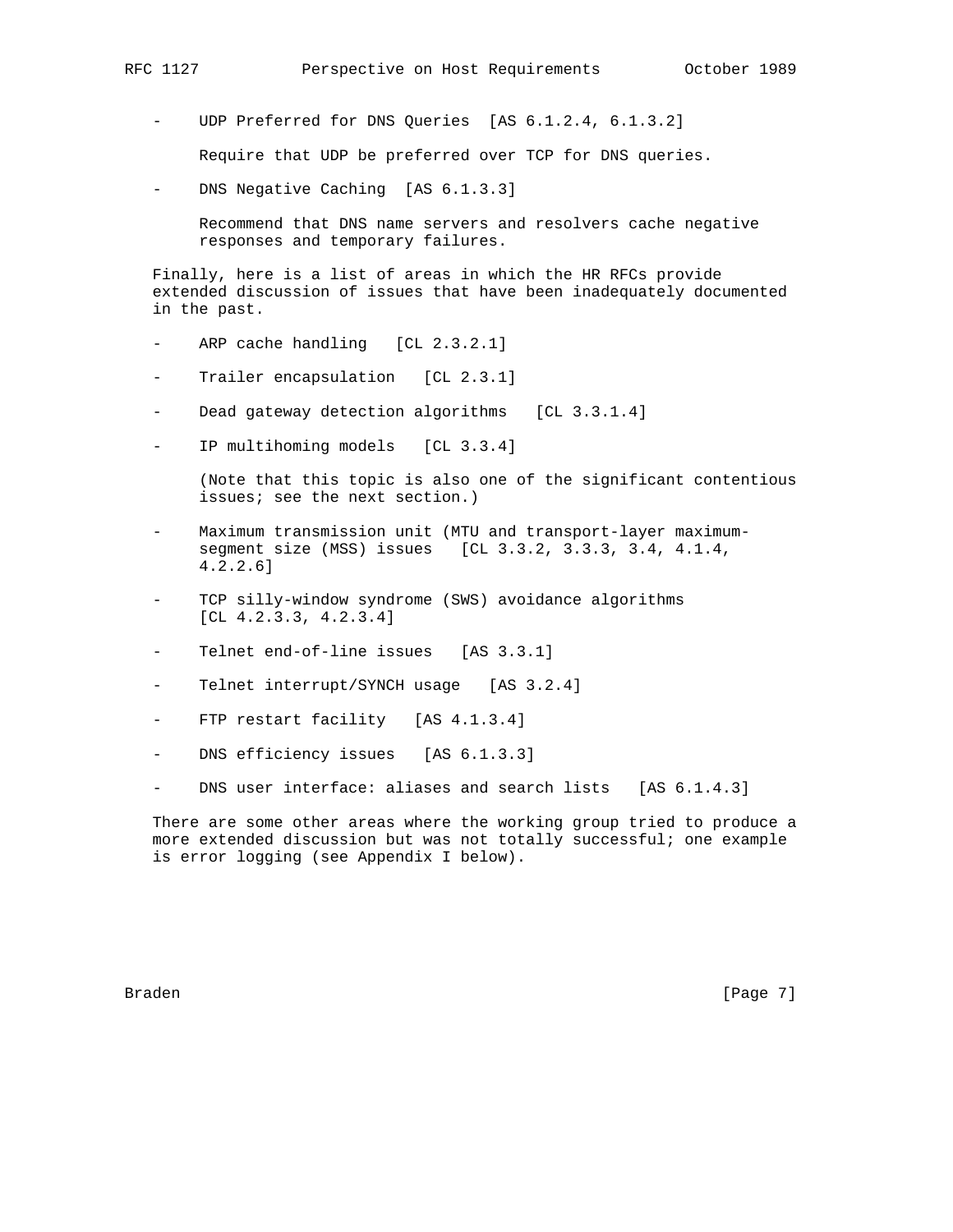# 3. OPEN ISSUES

 For some issues, the disagreement was so serious that the working group was unable to reach a consensus. In each case, some spoke for MUST or SHOULD, while others spoke with equal fervor for MUST NOT or SHOULD NOT. As a result, the HR RFCs try to summarize the differing viewpoints but take no stand; the corresponding requirements are given as MAY or OPTIONAL. The most notorious of these contentious issues are as follows.

- Hosts forwarding source-routed datagrams, even though the hosts are not otherwise acting as gateways [CL 3.3.5]
- The multihoming model [CL 3.3.4]
- ICMP Echo Requests to a broadcast or multicast address [CL 3.2.2.6]
- Host-only route caching [CL 3.3.1.3]
- Host wiretapping routing protocols [CL 3.3.1.4]
- TCP sending an ACK when it receives a segment that appears to be out-of-order [CL 4.2.2.21]

 There was another set of controversial issues for which the HR RFCs did take a compromise stand, to allow the disputed functions but circumscribe their use. In many of these cases, there were one or more significant voices for banning the feature altogether.

- Host acting as gateways [CL 3.1]
- Trailer encapsulation [CL 2.3.1]
- Delayed TCP acknowledgments [CL 4.2.3.2]
- TCP Keep-alives [CL 4.2.3.6]
- Ignoring UDP checksums [CL 4.1.3.4]
- Telnet Go-Aheads [AS 3.2.2]
- Allowing 8-bit data in Telnet NVT mode [AS 3.2.5]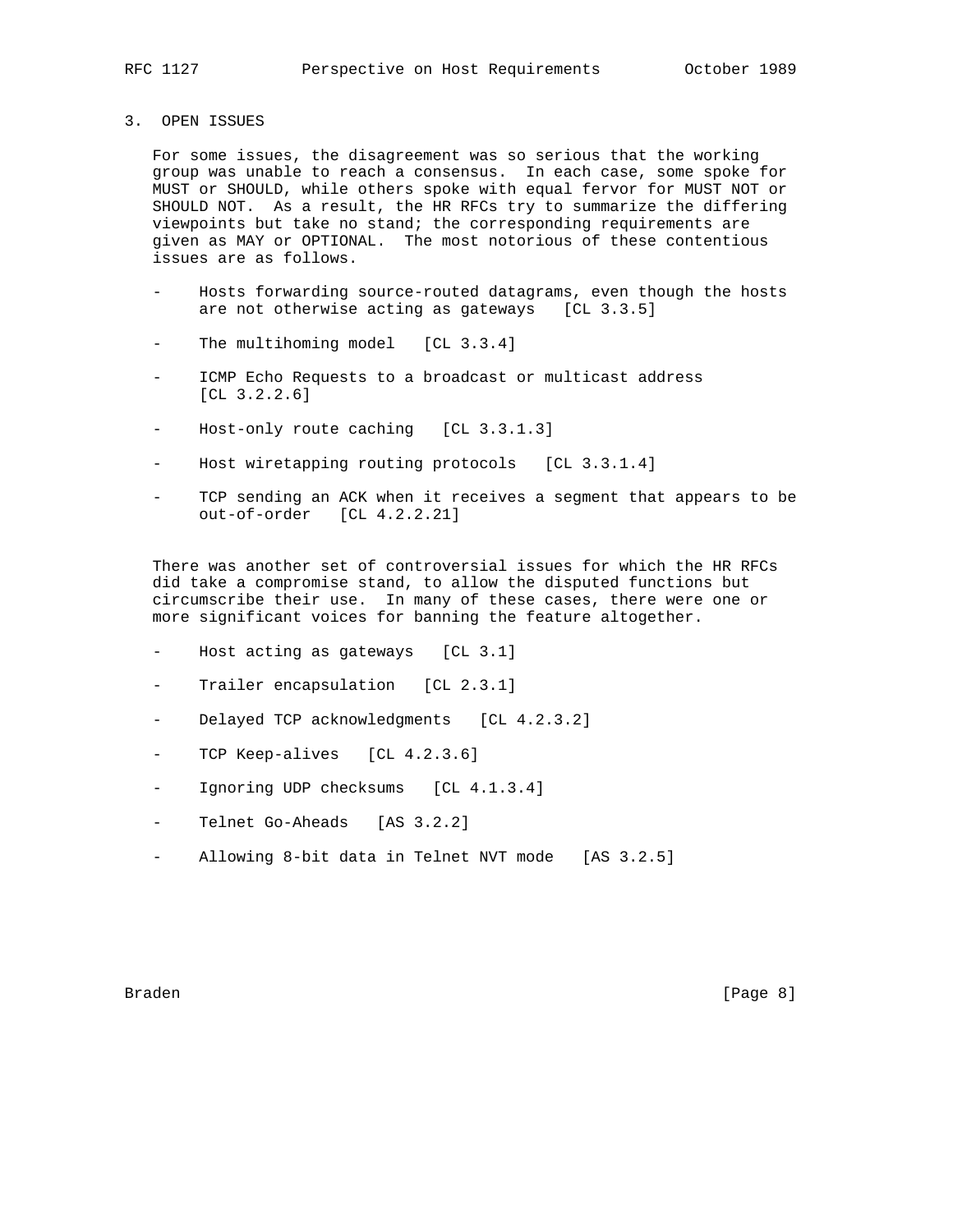# 4. OTHER FUTURE WORK

General Issues:

(1) Host Initialization Procedures

 When a host system boots or otherwise initializes, it needs certain network configuration information in order to communicate; e.g., its own IP address(es) and address mask(s). In the case of a diskless workstation, obtaining this information is an essential part of the booting process.

 The ICMP Address Mask messages and the RARP (Reverse ARP) protocol each provide individual pieces of configuration information. The working group felt that such piecemeal solutions are a mistake, and that a comprehensive approach to initialization would result in a uniform mechanism to provide all the required configuration information at once. The HR working group recommends that a new working group be established to develop a unified approach to system initialization.

(2) Configuration Options

 Vendors, users, and network administrators all want host software that is "plug-and-play". Unfortunately, the working group was often forced to require additional configuration parameters to satisfy interoperability, functionality, and/or efficiency needs [1.2.4 in either RFC]. The working group was fully aware of the drawbacks of configuration parameters, but based upon extensive experience with existing implementations, it felt that the flexibility was sometimes more important than installation simplicity.

 Some of the configuration parameters are forced for interoperability with earlier, incorrect implementations. Very little can be done to ease this problem, although retirement of the offending systems will gradually solve it. However, it would be desirable to re-examine the other required configuration options, in an attempt to develop ways to eliminate some of them.

Link-Layer Issues:

(2) ARP Cache Maintenance

 "Proxy ARP" is a link-layer mechanism for IP routing, and its use results in difficult problems in managing the ARP cache.

Even without proxy ARP, the management dynamics of the IP route

Braden [Page 9]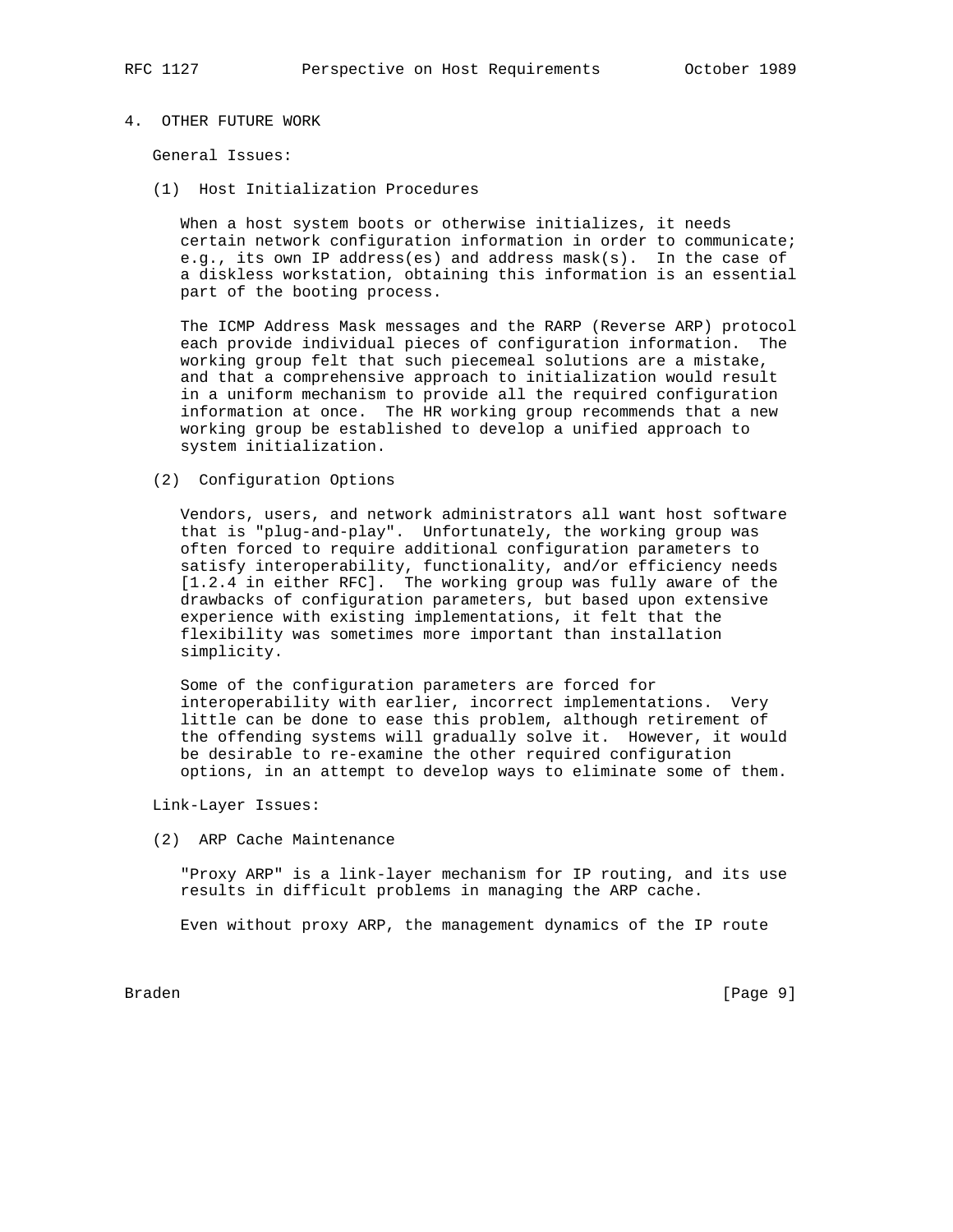cache interact in subtle ways with transport-layer dynamics; introducing routing via proxy ARP brings a third protocol layer into the problem, complicating the inter-layer dynamics still further.

 The algorithms for maintaining the ARP cache need to be studied and experimented with, to create more complete and explicit algorithms and requirements.

# (3) FDDI Bit-order in MAC addresses

 On IEEE 802.3 or 802.4 LAN, the MAC address in the header uses the same bit-ordering as transmission of the address as data. On 802.5 and FDDI networks, however, the MAC address in the header is in a different bit-ordering from the equivalent 6 bytes sent as data. This will make it hard to do MAC-level bridging between FDDI and 802.3 LAN's, for example, although gateways (IP routers) can still be used.

 The working group concluded that this is a serious but subtle problem with no obvious fix, and that resolving it was beyond the scope of the HR working group.

### IP-Layer Issues

(4) Dead Gateway Detection

 A fundamental requirement for a host is to be able to detect when the first-hop gateway has failed. The early TCP/IP experimentation was based on the ARPANET, which provided explicit notification of gateway failure; as a result, dead gateway detection algorithms were not much considered at that time. The very general guidelines presented by Dave Clark [RFC-816] are inadequate for implementors. The first attempt at applying these guidelines was the introduction of universal gateway pinging by TOPS-20 systems; this quickly proved to be a major generator of ARPANET traffic, and was squelched. The most widely used implementation of the Internet protocols, 4.2BSD, solved the problem in an extra-architectural manner, by letting the host wiretap the gateway routing protocol (RIP). As a result of this history, the HR working group was faced with an absence of documentated techniques that a host conforming to the Internet architecture could use to detect dead gateways.

 After extensive discussion, the working group agreed on the outline of an appropriate algorithm. A detailed algorithm was in fact written down, to validate the discussion in the HR RFCs. This algorithm, or a better one, should be tried experimentally

Braden [Page 10]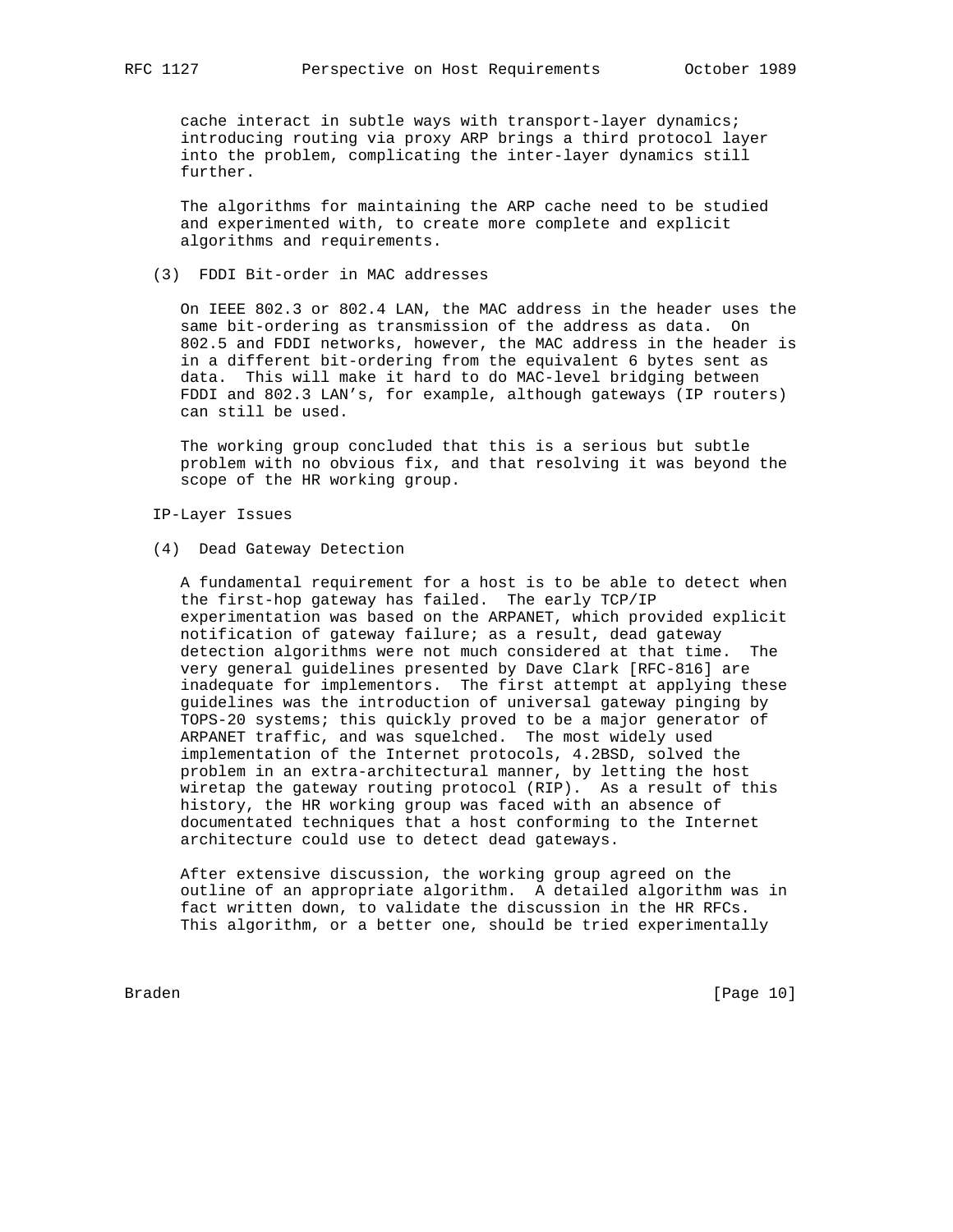and documented in a new RFC.

(5) Gateway Discovery

 A host needs to discover the IP addresses of gateways on its connected networks. One approach, begun but not finished by members of the HR working group, would be to define a new pair of ICMP query messages for gateway discovery. In the future, gateway discovery should be considered as part of the complete host initialization problem.

(6) MTU Discovery

 Members of the HR working group designed IP options that a host could use to discover the minimum MTU of a particular Internet path [RFC-1063]. To be useful, the Probe MTU options would have to be implemented in all gateways, which is an obstacle to its adoption. Code written to use these options has never been tested. This work should be carried forward; an effective MTU choice will become increasingly important for efficient Internet service.

(7) Routing Advice from Gateways

 A working group member produced a draft specification for ICMP messages a host could use to ask gateways for routing advice [Lekashman]. While this is not of such pressing importance as the issues listed previously, it deserves further consideration and perhaps experimentation.

(8) Dynamic TTL Discovery

 Serious connectivity problems have resulted from host software that has too small a TTL value built into the code. HR-CL specifies that TTL values must be configurable, to allow TTL to be increased if required for communication in a future Internet; conformance with this requirement would solve the current problems. However, configurable parameters are an operational headache, so it has been suggested that a host could have an algorithm to determine the TTL ("Internet diameter") dynamically. Several algorithms have been suggested, but considerably more work would be required to validate them. This is a lower-priority problem than issues  $(4)-(6)$ .

(9) Dynamic Discovery of Reassembly Timeout Time

 The maximum time for retaining a partially-reassembled datagram is another parameter that creates a potential operational headache.

Braden [Page 11]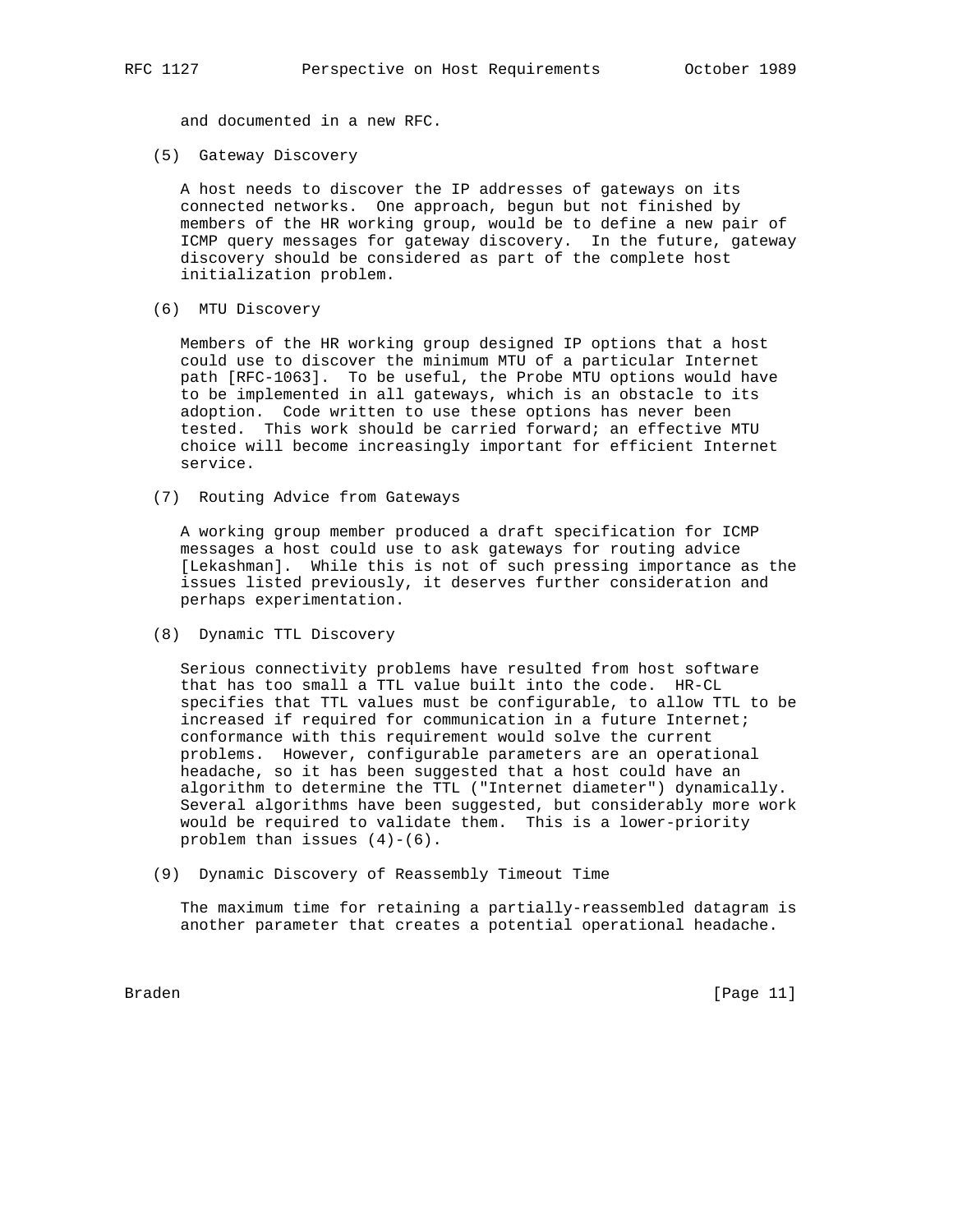An appropriate reassembly timeout value must balance available reassembly buffer space against reliable reassembly. The best value thus may depend upon the system and upon subtle delay properties (delay dispersion) of the Internet. Again, dynamic discovery could be desirable.

(10) Type-of-Service Routing in Hosts

 As pointed out previously, the HR RFCs contain a number of provisions designed to make Type-of-Service (TOS) useful. This includes the suggestion that the route cache should have a place or specifying the TOS of a particular route. However, host algorithms for using TOS specifications need to be developed and documented.

(11) Using Subnets

 An RFC is needed to provide a thorough explanation of the implications of subnetting for Internet protocols and for network administration.

Transport-Layer Issues:

(12) RST Message

 It has been proposed that TCP RST (Reset) segments can contain text to provide an explicit explanation of the reason for the particular RST. A proposal has been drafted [CLynn].

(13) Performance Algorithms

 HR-CL contains a number of requirements on TCP performance algorithms; Van Jacobson's slow start and congestion avoidance, Karn's algorithm, Nagle's algorithm, and SWS prevention at the sender and receiver. Implementors of new TCPs really need more guidance than could possibly be included in the HR RFCs. The working group suggested that an RFC on TCP performance is needed, to describe each of these issues more deeply and especially to explain how they fit together.

 Another issue raised by the HR RFCs is the need for validation (or rejection) of Van Jacobson's fast retransmit algorithm.

Application-Layer Issues:

(14) Proposed FTP extensions

A number of minor extensions proposed for FTP should be processed

Braden [Page 12]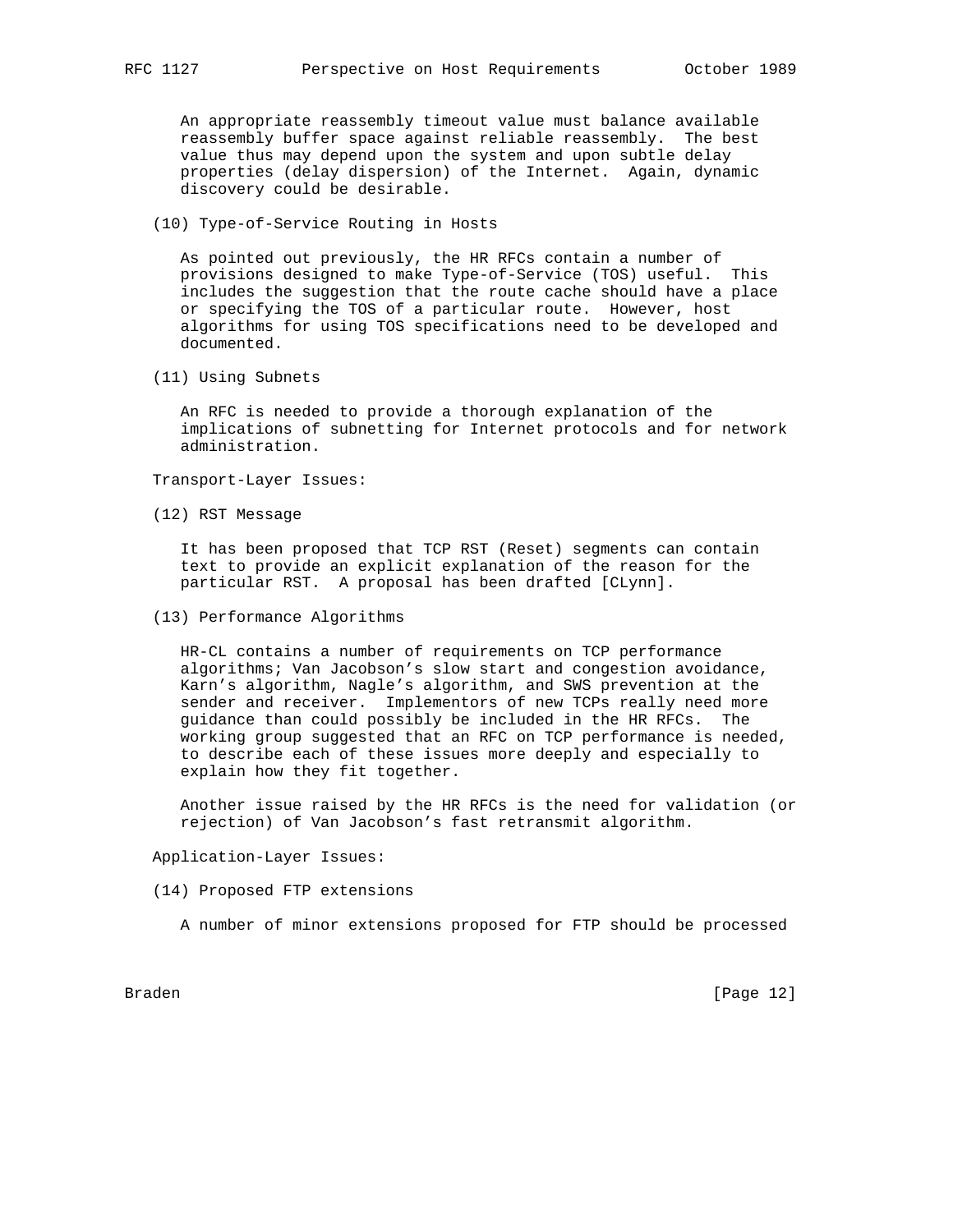and accepted or rejected. We are aware of the following proposals:

(a) Atomic Store Command

 The FTP specification leaves undefined the disposition of a partial file created when an FTP session fails during a store operation. It was suggested that this ambiguity could be resolved by defining a new store command, Store Atomic (STOA). The receiver would delete the partial file if the transfer failed before the final data-complete reply had been sent. This assumes the use of a transfer mode (e.g., block) in which end-of-file can be distinguished from TCP connection failure, of course.

(b) NDIR Command

 "NDIR would be a directories-only analogue to the NLST command. Upon receiving an NDIR command an FTP server would return a list of the subdirectories to the specified directory or file group; or of the current directory if no argument was sent. ... The existing NLST command allows user FTPs to implement user-interface niceties such as a "multiple get" command. It also allows a selective (as opposed to generative) file-naming user interface: the user can pick the desired file out of a list instead of typing its name." [Matthews]

 However, the interface needs to distinguish files from directories. Up to now, such interfaces have relied on a bug in many FTP servers, which have included directory names in the list returned by NLST. As hosts come into conformance with HR-AS, we need an NDIR command to return directory names.

(c) Adaptive Compression

 It has been suggested that a sophisticated adaptive data compression algorithm, like that provided by the Unix "compress" command, should be added as an alternative FTP transfer mode.

(15) SMTP: Global Mail Addressing

 While writing requirements for electronic mail, the working group was urged to set rules for SMTP and RFC-822 that would be universal, applicable not only to the Internet environment but also to the other mail environments that use one or both of these protocols. The working group chose to ignore this Siren call, and instead limit the HR RFC to requirements specific to the Internet.

Braden [Page 13]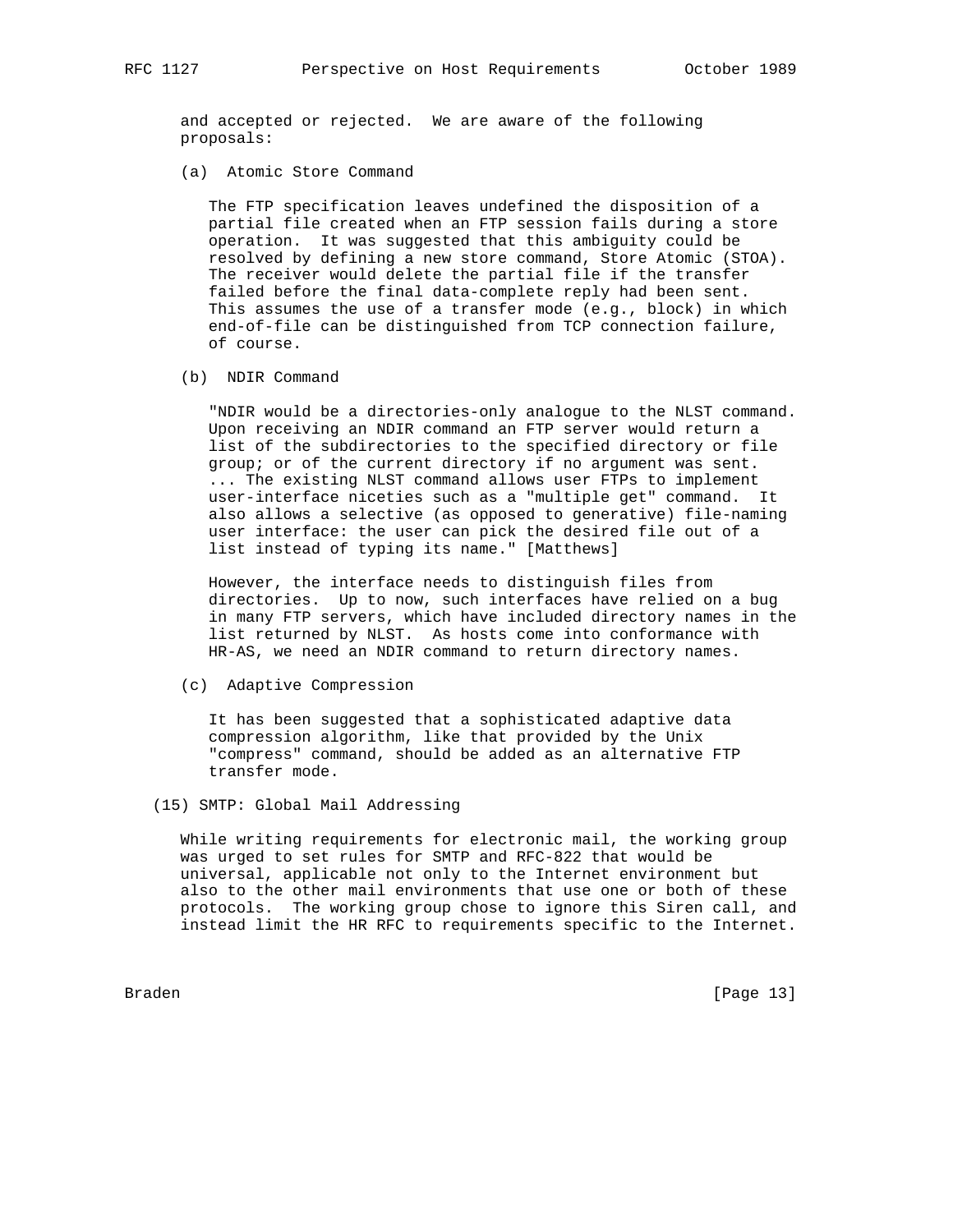However, the networking world would certainly benefit from some global agreements on mail routing. Strong passions are lurking here.

(16) DNS: Fully Replacing hosts.txt

 As noted in HR-AS [AS 6.1.3.8], the DNS does not yet incorporate all the potentially-useful information included in the DDN NIC's hosts.txt file. The DNS should be expanded to cover the hosts.txt information. RFC-1101 [RFC-1101] is a step in the right direction, but more work is needed.

5. SUMMARY

 We have summarized the results of the Host Requirements Working Group, and listed a set of issues in Internet host protocols that need future effort.

6. REFERENCES

 [RFC-1122] Braden, R., Editor, "Requirements for Internet Hosts -- Communications Layers", RFC 1122, IETF Host Requirements Working Group, October 1989.

 [RFC-1123] Braden, R., Editor, "Requirements for Internet Hosts -- Application and Support", RFC 1123, IETF Host Requirements Working Group, October 1989.

 [RFC-1009] Braden, R., and J. Postel, "Requirements for Internet Gateways", RFC 1009, USC/Information Sciences Institute, June 1987.

 [RFC-1101] Mockapetris, P., "DNS Encoding of Network Names and Other Types", RFC 1101, USC/Information Sciences Institute, April 1989.

 [RFC-1063] Mogul, J., C. Kent, C. Partridge, and K. McCloghrie, "IP MTU Discovery Options", RFC-1063, DEC, BBN, & TWG, July 1988.

 [RFC-816] Clark, D., "Fault Isolation and Recovery", RFC-816, MIT, July 1982.

 [CLynn] Lynn, C., "Use of TCP Reset to Convey Error Diagnostics", Internal Memo, BBN, December 1988.

 [Lekashman] Message to ietf-hosts mailing list from John Lekashman, 14 September 1988.

[Matthews] Message to Postel from Jim Matthews, 3 August 1989.

Braden [Page 14]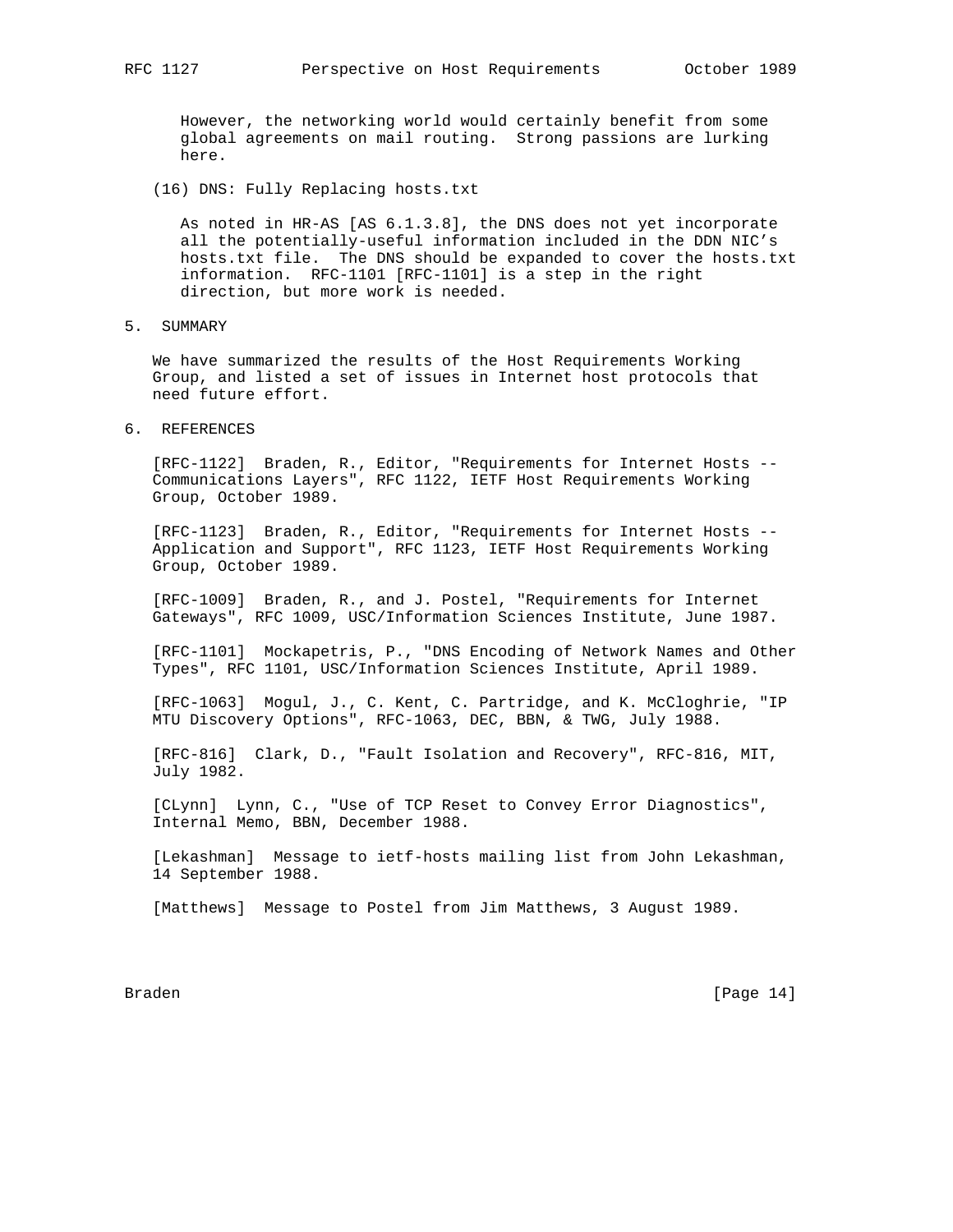APPENDIX I -- ISSUES FOR FUTURE REVISION

 In order to complete the HR RFCs, it was necessary to defer some technical issues. These issues should be considered by the parties responsible for the first update of the HR RFCs.

 The issues pending at the time of publication are listed here, in order by protocol layer.

General Issue:

Error Logging

 The working group felt that more complete and explicit guidance on error logging procedures is needed than is presently contained in Section 1.2.3 (both HR RFCs).

Link Layer Issues:

- Stolen IP Address

 How should a host react when it detects through ARP traffic that some other host has "stolen" its IP address?

IP Layer Issues:

"Raw Mode" Interface

 HR-CL could define an optional "raw mode" interface from the application layer to IP.

Rational Fragmentation

 When a host performs intentional fragmentation, it should make the first fragment as large as possible (this same requirement should be placed on gateways).

Interaction of Multiple Options

 HR-CL does not give specific rules for the interactions of multiple options in the same IP header; this issue was generally deferred to a revision of the Gateway Requirements RFC. However, this issue might be revisited for hosts.

ICMP Error for Source-Routed Packet

 It was suggested that when a source-routed packet arrives with an error, any ICMP error message should be sent with the

Braden [Page 15]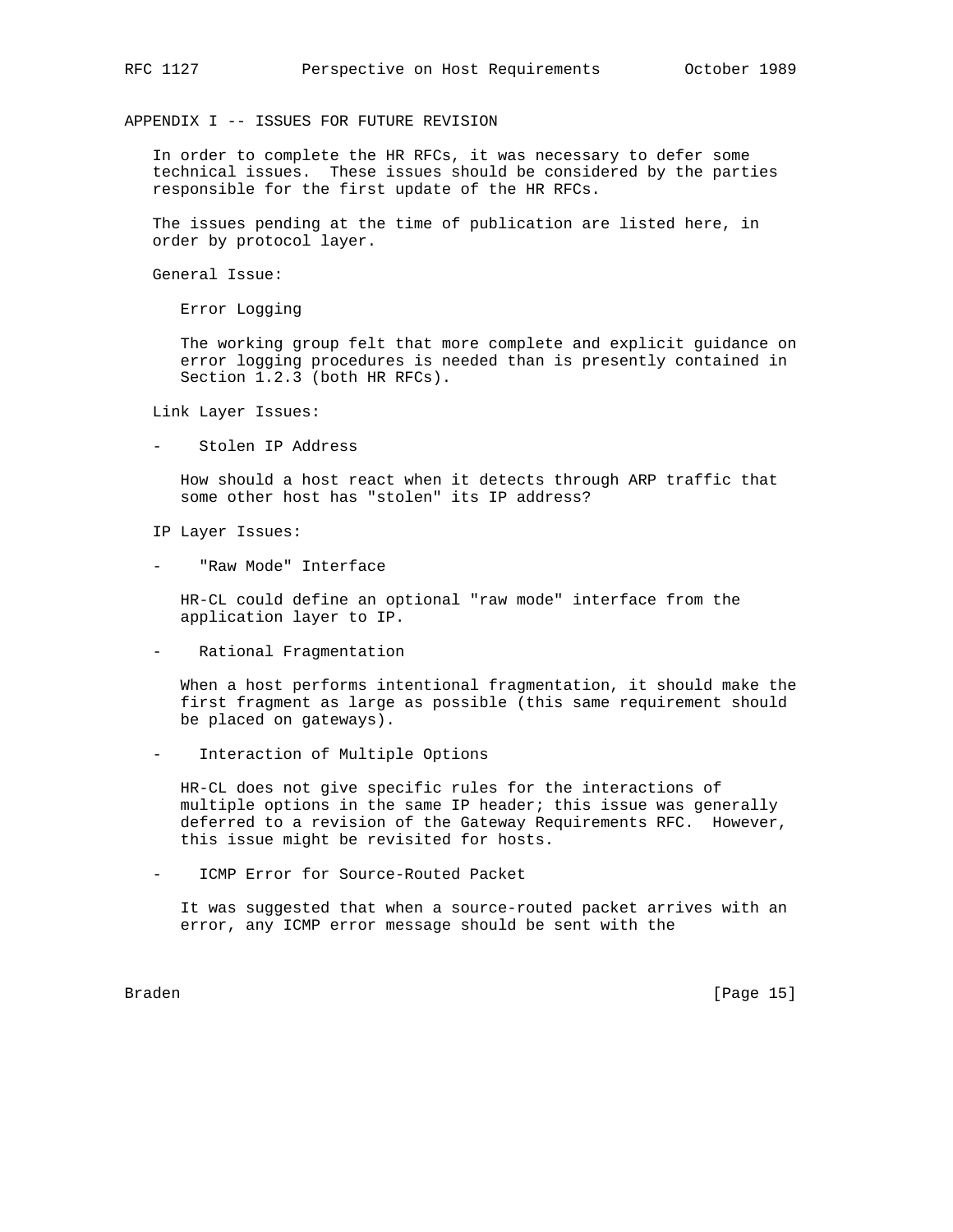corresponding return route. This assumes that the ICMP error message is more likely to be delivered successfully with the source route than without it.

"Strong" IP Options and ICMP Types

 The HR RFCs takes the general approach that a host should ignore whatever it does not understand, so that possible future extensions -- e.g., new IP options or new ICMP message types - will cause minimum problems for existing hosts. The result of this approach is that when new facilities are used with old hosts, a "black hole" can result. Several people have suggested that this is not always what is wanted; it may sometimes be more useful to obtain an ICMP error message from the old host. To quote Jeremey Siegel:

 "The basic premise is that if an option is to have any real meaning at all within an '[upward] compatible' environment, it must be known whether or not the option actually \*carries\* its meaning. An absurd analogy might be programming languages: I could make a compiler which simply ignored unknown sorts of statements, thereby allowing for future expansion of the language.

 Right now, there are four "classes" of options; only two are defined. Take one of the other classes, and define it such that any options in that class, if unrecognized, cause an ICMP error message. Thus anyone who wants to propose a "strong" option (one which requires full participation by all systems involved to operate correctly) can assign it to that class. Options in the current classes may still be passed through if they are unknown; only "weak" options will be assigned to these classes in the future."

Network Mask

 As explained in HR-CL [CL 3.1.2.3], we believe that a possible future transition for the interpretation of IP addresses may be eased if hosts always treat an IP address as an indivisible 32 bit number. However, there are various circumstances where a host has to distinguish its own network number. Charlie Lynn has suggested that indivisibility can be retained if a host is configured with both an address mask (indicating subnetting) and a network mask (with network but not subnet bits).

- WhoAmI Query

The following requirement is needed: for a multihomed host, a

Braden [Page 16]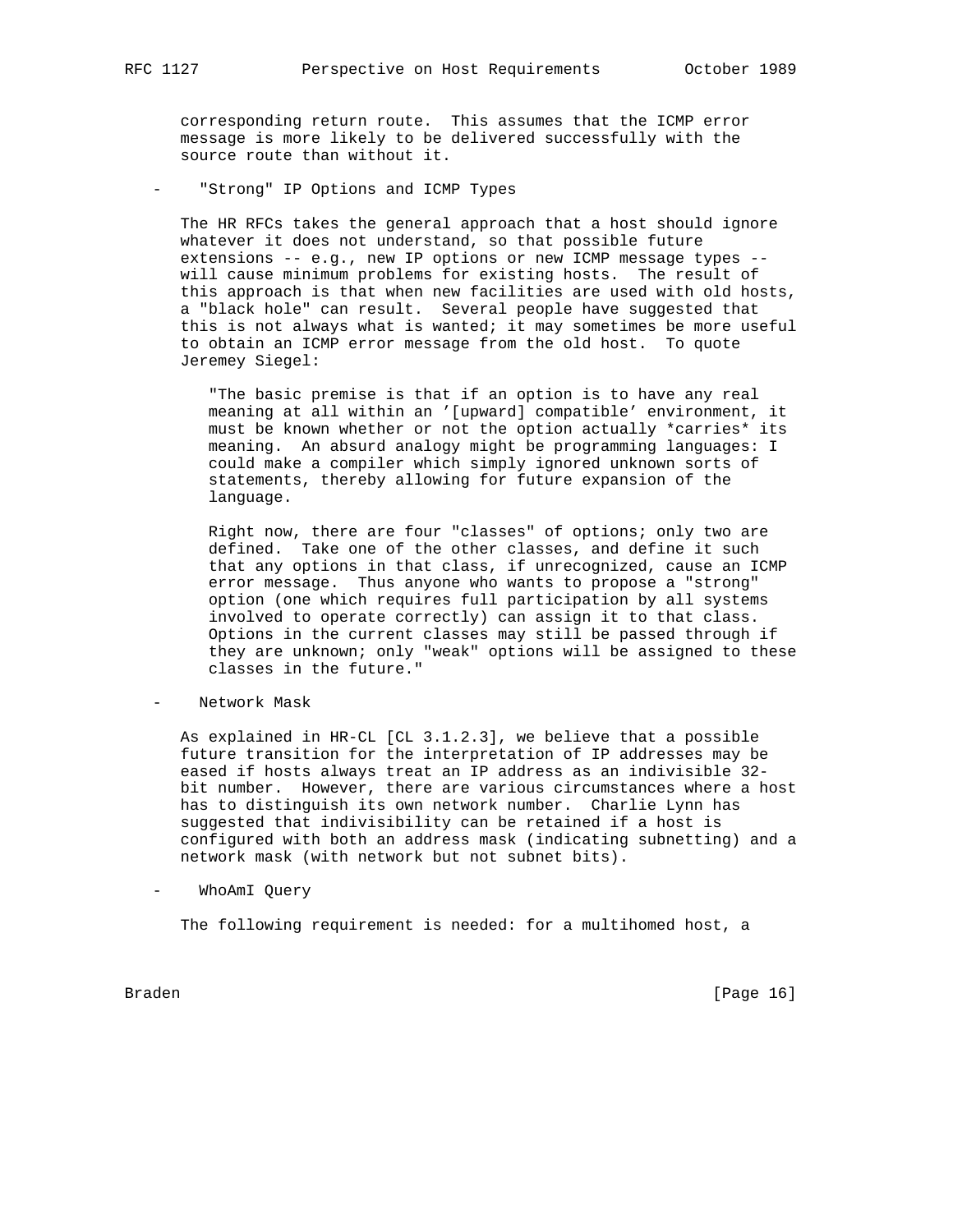UDP-based application should (must?) be able to query the communication layers to obtain a list of all local IP addresses for the host.

New Destination Unreachable codes

 For each of the new ICMP Destination Unreachable codes defined in HR-CL [CL 3.2.2.1], it should be documented whether the error is "soft" or "hard".

ICMP Error Schizophrenia

 Section 3.3.8 of HR-CL requires a host to send ICMP error messages, yet in nearly all individual cases the specific requirements say that errors are to be silently ignored. The working group recognized this contradiction but was unwilling to resolve it.

 At every choice point, the working group opted towards a requirement that would avoid broadcast storms. For example, (1) ICMP errors cannot be sent for broadcasts, and also (2) individual errors are to be silently ignored. This is redundant; either provision (1) or (2) alone, if followed, should eliminate broadcast storms. The general area of responses to errors and broadcast storms could be reassessed and the individual decisions reviewed.

Transport-Layer Requirements:

- Delayed ACK Definition

 A more precise and complete definition of the conditions for delaying a TCP ACK segment may be desirable; see Section 4.2.3.2 of HR-CL.

Telnet Requirements:

- Flushing Output

 The DISCUSSION in Section 3.2.4 of HR-AS concerns three possible ways for a User Telnet to flush output. It would be helpful for users and implementers if one of these could be recommended over the others; however, when the working group discussed the matter, there seemed to be compelling arguments for each choice. This issue needs more study.

Braden [Page 17]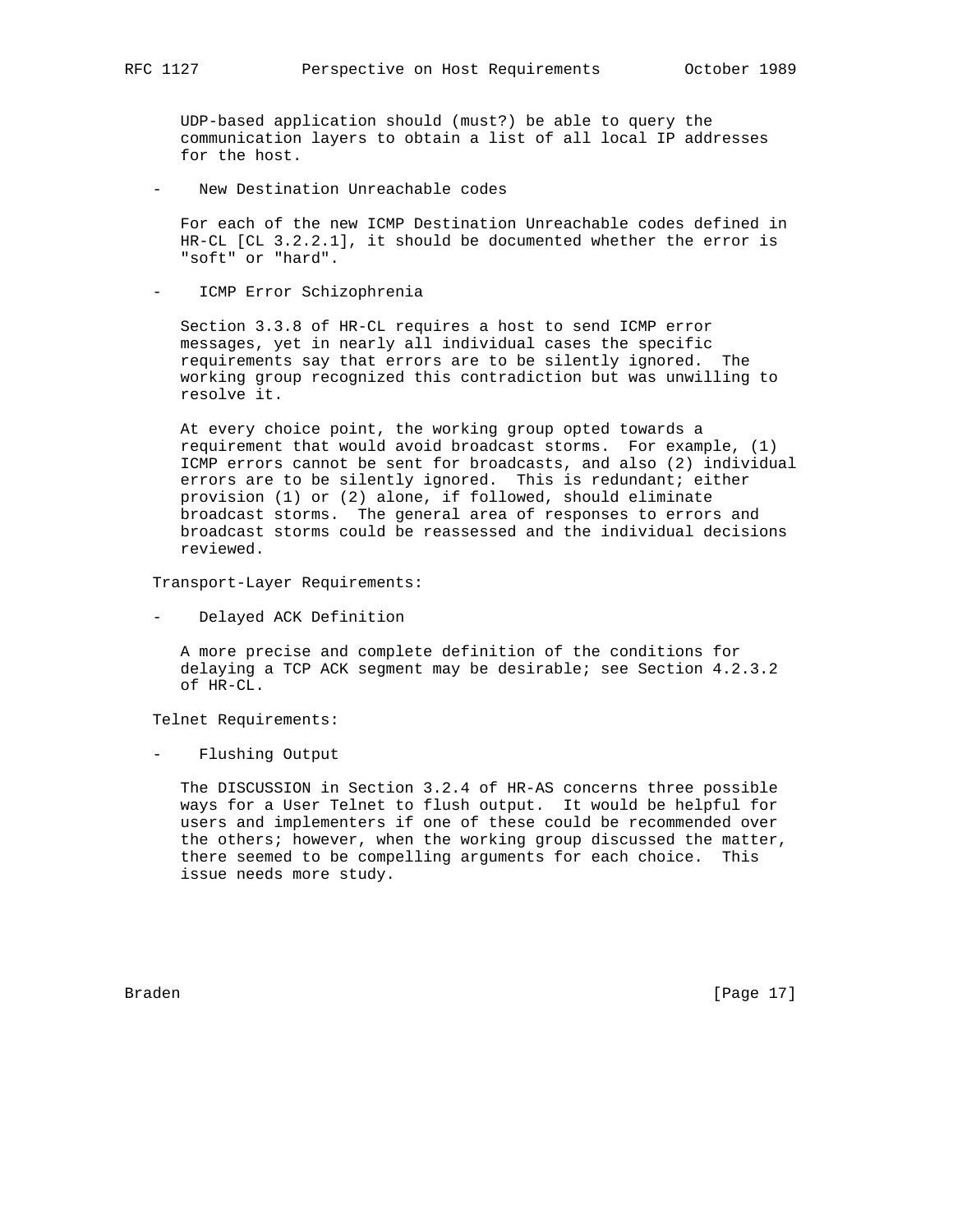Telnet LineMode Option

 This important new option is still experimental, but when it becomes a standard, implementation should become recommended or required.

FTP Requirements:

Reply Codes

A number of problems have been raised with FTP reply codes.

(a) Access Control Failures

 Note that a 550 message is used to indicate access control problems for a read-type operation (e.g., RETR, RNFR), while a 553 message is used for the same purpose for a write-type operation (e.g., STOR, STOU, RNTO).

 LIST, NLST, and STAT may fail with a 550 reply due to an access control violation.

 MKD should fail with a 553 reply if a directory already exists with the same name.

(b) Directory Operations (RFC-959 Appendix II)

An RMD may result in a 450 reply if the directory is busy.

 Many of the reply codes shown in the text of Appendix II are wrong. A positive completion for CWD should be 250. The 521 code shown for MKD should be 553 (see above), while the 431 shown for CWD should be a 550.

(c) HELP and SITE Commands

 The positive completion reply to a HELP command should be code 214.

HELP or SITE with an invalid argument should return a 504 reply.

- Bidirectional FTP

 The FTP specification allows an implementation in which data transfer takes place in both directions simultaneously, although few if any implementations support this. Perhaps HR-AS should take a stand for or against this.

Braden [Page 18]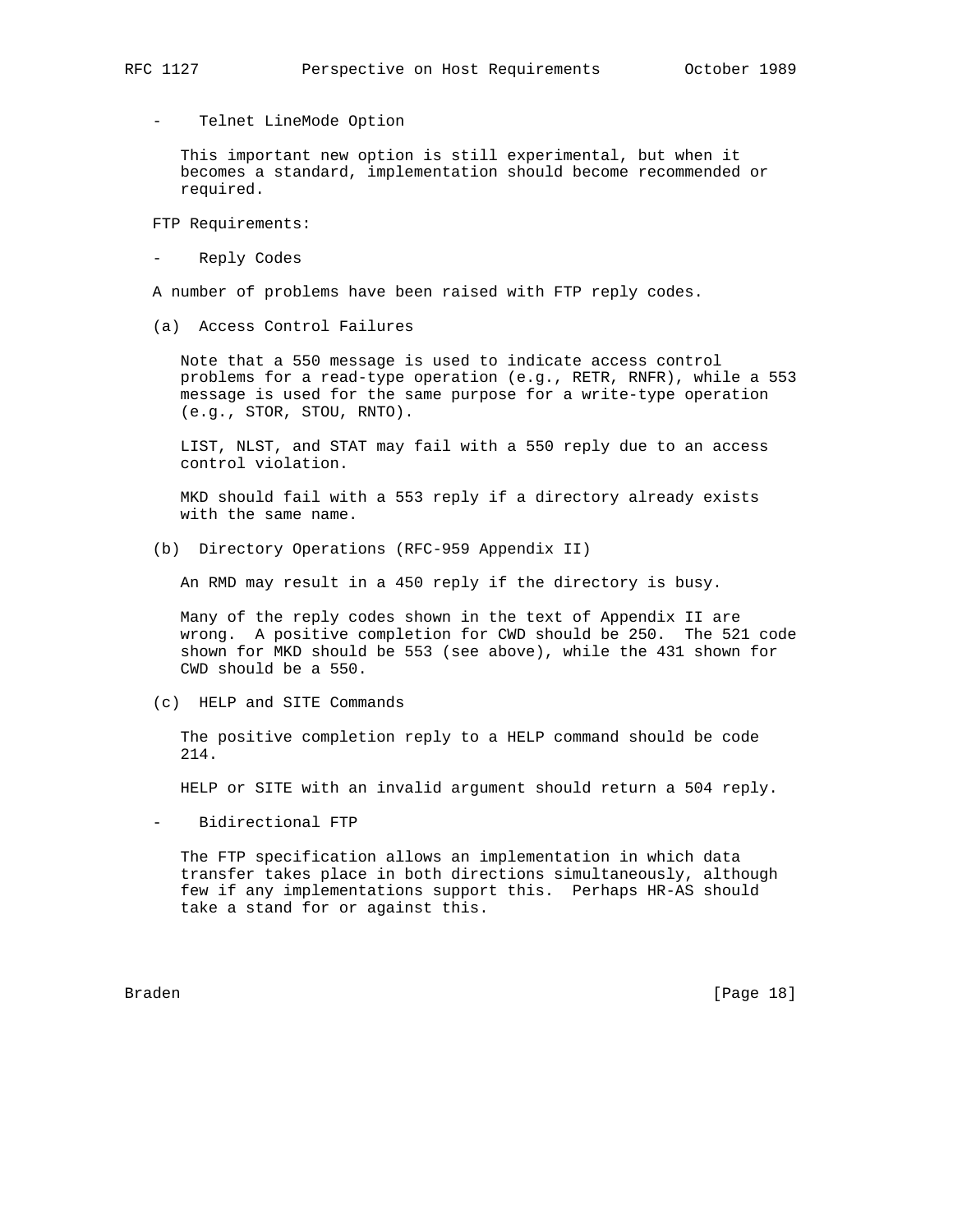SMTP Requirements:

- Offline SEND

 Some on the working group felt that the SMTP SEND command, intended to display a message immediately on the recipient's terminal, should produce an error message if delivery must be deferred.

Header-like Fields

John Klensin proposed:

 "Header-like fields whose keywords do not conform to RFC822 are strongly discouraged; gateways SHOULD filter them out or place them into the message body. If, however, they are not removed, Internet hosts not acting as gateways SHOULD NOT utilize or inspect them. Hence address-like subfields of those fields SHOULD NOT be altered by the gateway."

- Syntax of Received: Line

 The precise syntax of a revised Received: line (see Section 5.2.8 of HR-AS) could be given. An unresolved question concerned the use of "localhost" rather than a fully-qualified domain name in the FROM field of a Received: line. Finally, new syntax was proposed for the Message Id field.

Appendix II -- Gateway Issues

 The working group identified a set of issues that should be considered when the Gateway Requirements RFC [RFC-1009] ("GR RFC") is revised.

- All-Subnets Broadcast

 This facility is not currently widely implemented, and HR-CL warns users of this fact. The GR RFC should take a stand on whether or not gateways ought to implement the necessary routing.

Rational Fragmentation

 When a gateway performs intentional fragmentation, it should make the first fragment as large as possible.

- Illegal Source Address

It has been suggested that a gateway should not forward a packet

Braden [Page 19]